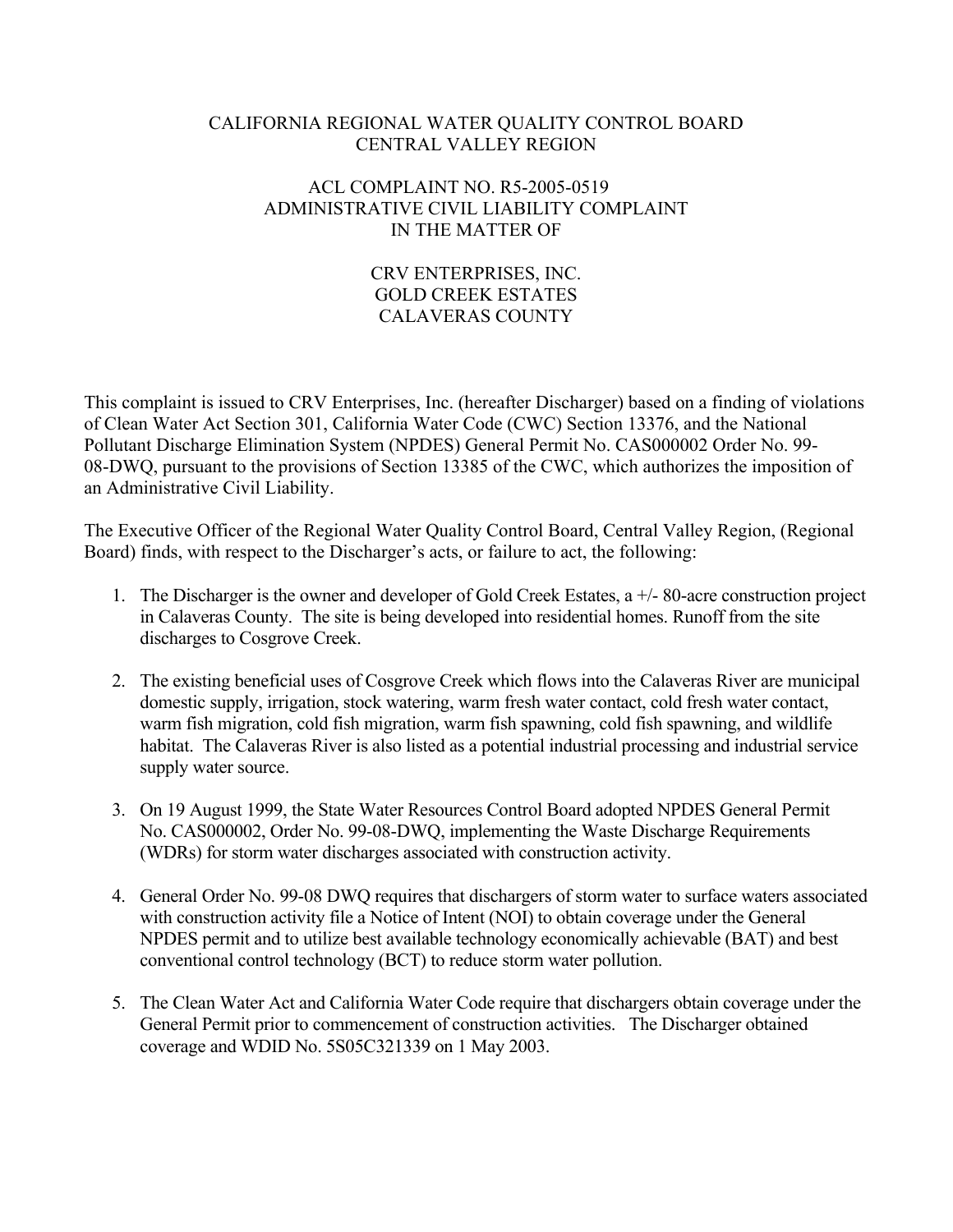- 6. The Discharger is alleged to have violated provisions of law for which the Regional Board, may impose liability under California Water Code Section 13385(c)(2) .
- 7. General Order No. 99-08-DWQ states, in part, the following:
	- "A. DISCHARGE PROHIBITIONS:

\*\*\*\*\*\*\*\*

3. Storm water discharges shall not cause or threaten to cause pollution, contamination, or nuisance.

\*\*\*\*\*\*\*\*

"C. SPECIAL PROVISIONS FOR CONSTRUCTION ACTIVITY:

\*\*\*\*\*\*\*\*

 2. All dischargers shall develop and implement a SWPPP in accordance with Section A: Storm Water Pollution Prevention Plan. The Discharger shall implement controls to reduce pollutants in storm water discharges from their construction sites to the BAT/BCT performance standard.

\*\*\*\*\*\*\*\*

"Section A STORM WATER POLLUTION PREVENTION PLAN

\*\*\*\*\*\*\*\*

6. Erosion Control

… At a minimum, the discharger/operator must implement an effective combination of erosion and sediment control on all disturbed areas during the wet season.

\*\*\*\*\*\*\*\*

- 8. Section 301 of the Clean Water Act and Section 13376 of the California Water Code prohibit the discharge of pollutants to surface waters except in compliance with an NPDES permit.
- 9. The following event pertains to the history of the site:

On 3 December 2004, the Discharger received a rainy season preparation reminder from Regional Board staff that included the reminder to prevent erosion by stabilizing all disturbed soil at the site.

10. The Discharger is alleged to have violated Discharge Prohibition A.3, Special Provisions C.2 and Section A (6) of the General Permit. These violations were caused by the Discharger's failure to properly stabilize exposed soil slopes and failure to implement and maintain effective Best Management Practices (BMPs). Pursuant to CWC Section 13385 (a)(2), civil liability may be imposed for the following violations: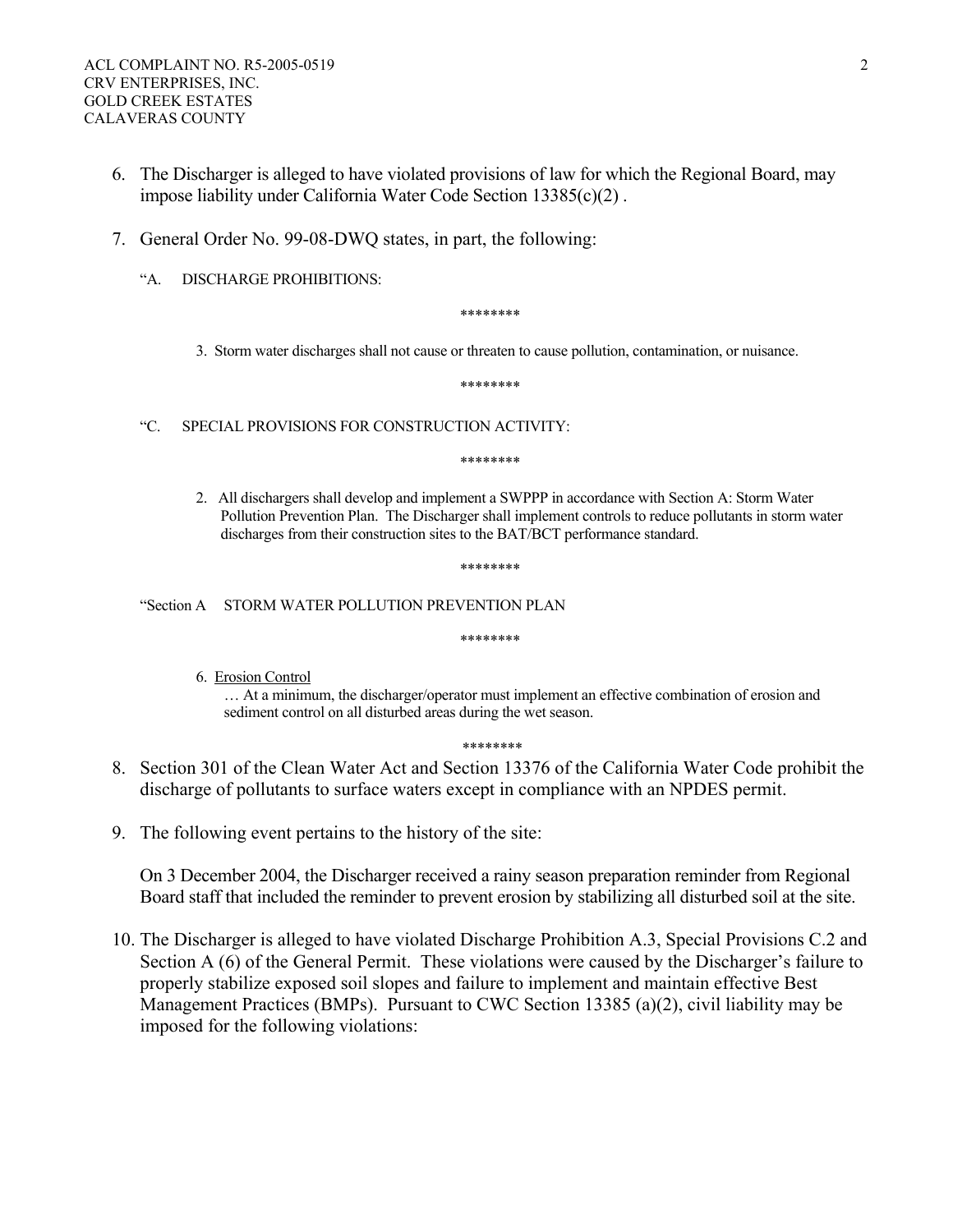- On 2 December 2004, Regional Board staff inspected the construction site and found that sediment control BMPs had been installed throughout the entire lower portion of the site. On 13 January 2005, however, Regional Board staff conducted a follow-up inspection of the construction site. During the inspection, staff observed inadequate erosion and sediment control BMPs at the site, poor maintenance of the BMPs, tracking on the roadways, and poor housekeeping practices. Staff also observed the discharge of a significant amount of concrete waterproofing membrane, other unidentified non-storm water discharges and sediment laden storm water into the storm drain system in violation of Special Provision C.2 and Section A (6). On 21 January 2005, an NOV was issued for failure to comply with the General Permit.
- On 27 January 2005, Regional Board staff conducted an inspection of the site at the request of Calaveras County. The County had issued an order to stop inspections on the construction site until the significant storm water problems were corrected and additional BMPs were installed. The inspection found that both erosion and sediment control BMPs had been installed throughout the production areas. Staff requested that additional BMPs be added to protect the drain inlets and that the storm drain system, which had been heavily impacted by sediment, be vacuumed out. After significant problems were corrected, the County lifted the stop inspection order.
- On 16 February 2005, Regional Board staff conducted a follow-up inspection of the site during a rain event. During the inspection, staff noted inadequate sediment and erosion control BMPs on the previously un-inspected upper portions on the construction site in violation of section A (6). Staff also observed sediment laden discharge from a large detention pond on the upper portion of the project into the storm drain system and sediment laden discharge into an intermittent tributary of Cosgrove Creek in violation of Discharge Prohibition A.3. In addition staff observed evidence of prior dewatering of the detention basin directly into the storm drain system, a violation of A.3. On 23 February 2005, a second NOV was issued for failure to comply with the General Permit.
- On 16 March 2005, Calaveras County again issued an order to stop inspections on the construction site.
- On 19 March 2005, Regional Board staff inspected the site again just prior to a predicted heavy rain event. During the inspection, staff observed inadequate erosion and sediment control BMPs at the site, poor maintenance of the BMPs, and poor housekeeping practices in violation of Special Provision C.2 and Section A (6).
- 11. Section 13385 of the California Water Code states, in part:

 *"(a) Any person who violates any of the following shall be liable civilly in accordance with this section:* 

*(1) Section 13375 or 13376* 

*(2) Any waste discharge requirements or dredged and fill material permit.*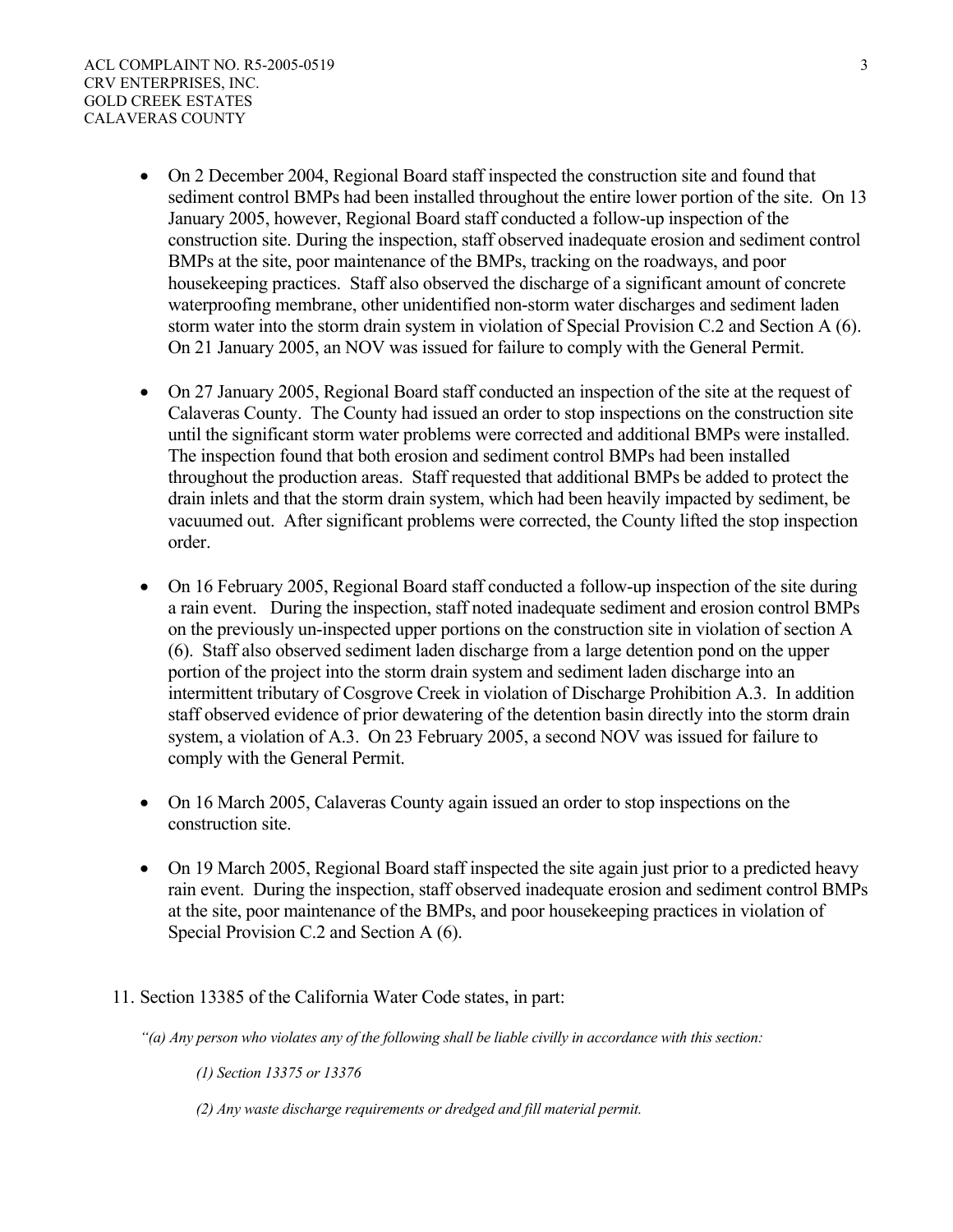#### *\*\*\*\*\*\*\*\**

*(5) Any requirements of Sections 301, 302, 306, 307, 308, 318, or 405 of the Federal Water Pollution Control Act as amended."* 

*\*\*\*\*\*\*\*\** 

 *"(c) Civil liability may be imposed administratively by the State Board or a Regional Board pursuant to Article 2.5 (commencing with Section 13323) of Chapter 5 in an amount not to exceed the… following:* 

*\*\*\*\*\*\*\*\** 

- *(1) Ten thousand dollars (\$10,000) for each day in which the violation occurs.*
- *"(e) In determining the amount of liability imposed under this section, the regional board, the state board, or the superior court, as the case may be, shall take into account the nature, circumstances, extent, and gravity of the violation, or violations, whether the discharge is susceptible to cleanup or abatement, the degree of toxicity of the discharge, and, with respect to the violator, the ability to pay, the effect on its ability to continue its business, any voluntary cleanup efforts undertaken, any prior history of violations, the degree of culpability, economic benefits or savings, if any, resulting from the violation, and other matters that justice may require. At a minimum, liability shall be assessed at a level that recovers the economic benefits, if any, derived from the acts that constitute the violation."*
- 12. Pursuant to CWC Section 13385(c), the Discharger has a maximum civil liability of \$330,000 for violating the General Permit on 13 January 2005 and from 16 February 2005 until 19 March 2005. The Discharger failed to install an effective combination of sediment and erosion control BMPs from 16 February 2005 to 19 March 2005 for 32 days of violations. The maximum civil liability is determined by multiplying the 32 days by \$10,000 per day to obtain \$320,000 and adding in \$10,000 for the additional day of violation.
- 13. The Discharger saved approximately \$ 120,000 by not implementing adequate erosion and sediment control BMPs, for not maintaining those BMPs that were implemented, and for not properly training site employees. This amount is based on \$2000 per acre, the minimum cost to install standard erosion and sediment control measures on 60 acres. Staff estimated that at least seventy five percent of the total  $+/- 80$  acre site has been disturbed, based on communication with County personnel.
- 14. Regional Board staff spent a total of 80 hours investigating this incident and preparing this Complaint. The total cost for staff time is \$6,400 based on a rate of \$80 per hour.
- 15. Issuance of this Administrative Civil Liability Complaint to enforce CWC Division 7, Chapter 5.5 is exempt from the provisions of the California Environmental Quality Act (Public Resources Code Section 21000, et. seq.), in accordance with Title 14 California Code of Regulations, Enforcement Actions by Regulatory Agencies, Section 15321(a)(2).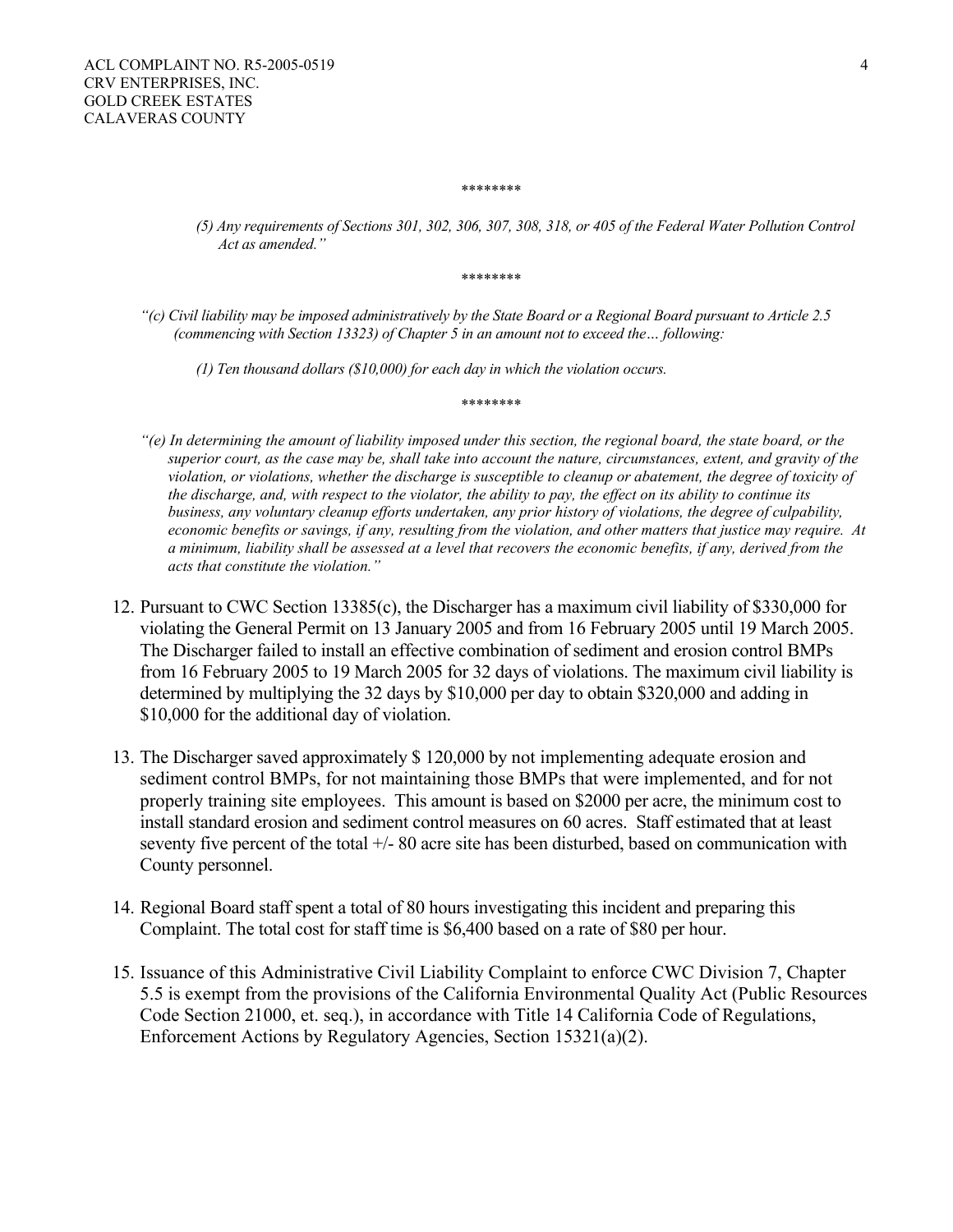# **CRV ENTERPRISES, INC. IS HEREBY GIVEN NOTICE**

- 1. The Executive Officer of the Regional Board proposes that the Discharger be assessed an Administrative Civil Liability in the amount of **\$150,000**, which includes \$6400 in staff cost and \$120,000 to recover the economic benefit derived from the acts that constitute violations. The amount of the proposed liability is based on a review of the factors cited in Water Code Section 13385 and the State Water Resources Control Board's Water Quality Enforcement Policy.
- 2. A hearing on this matter will be scheduled for the **15/16 September 2005** Regional Board meeting unless the Discharger agrees to waive the hearing and pay the proposed civil liability in full.
- 3. If a hearing in this matter is held, the Regional Board will consider whether to affirm, reject or modify the proposed Administrative Civil Liability, or whether to refer the matter to the Attorney General for recovery of judicial civil liability.
- 4. The Discharger may waive the right to a hearing. If you wish to waive the hearing, you must **within 30 days of this complaint**, sign and return the waiver to the Regional Board's office with a check in the amount of the civil liability made payable to the "State Water Pollution Cleanup and Abatement Account ". Any waiver will not be effective until 30 days from the date of this complaint to allow interested persons to comment on this action.

 $\mathcal{L}_\text{max}$  and  $\mathcal{L}_\text{max}$  and  $\mathcal{L}_\text{max}$  and  $\mathcal{L}_\text{max}$  and  $\mathcal{L}_\text{max}$  and  $\mathcal{L}_\text{max}$ 

THOMAS R. PINKOS, Executive Officer

Date